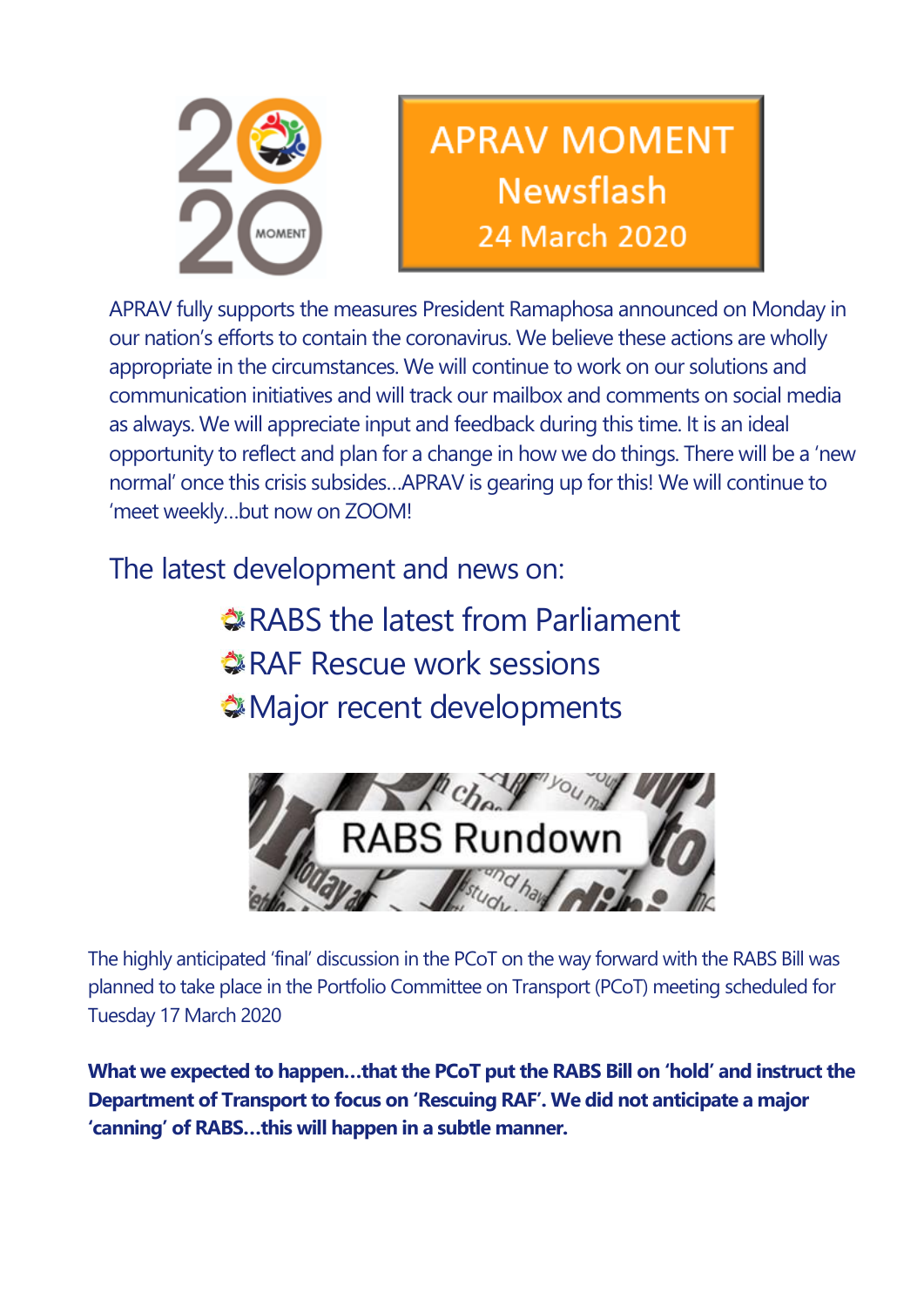#### **PARLIAMENT OF THE REPUBLIC OF SOUTH AFRICA**

### **MEETINGS OF COMMITTEES**

#### TUESDAY, 17 MARCH 2020

Portfolio Committee on Transport, (National Assembly), [Deliberations on the Civil Aviation Amendment Bill [B44-2018]; Committee finalization regarding the way forward for the processing of the Road Accident Benefit Scheme (RABS) Bill [B17B-2017]; Adoption of Committee programme for the second parliamentary term; Consideration and adoption of minutes of proceedings], Committee Room M314, Third Floor, Marks Building, 10:00-13:00

**What actually happened** on Tuesday 17 March 2020, in the PCoT meeting: After the last couple of PCoT meetings, where RABS was, surprisingly, on the agenda on very short notice very time (the afternoon before a PoCT meeting!), no Official(s) arrived for the meeting or attended an apology even. Not from the Department of Transport (DoT) or the RAF! Thus, the PoCT ended up not having any discussion on the matter. This endeared no PoCT Member to the RABS cause of the Officials involved.

A brief recap of what happened to the RABS Bill during 2019:

- Lapsed when the  $5<sup>th</sup>$  Parliament ended
- Revived in October 2019 for the PCoT to make further decisions
- The new committee largely unfamiliar with the unpopular (and unconstitutional) provisions had some lively debate during meetings and challenged various aspects of the DoT's attempt to convince the committee to approve the bill in its current form.
- It was clear that RABS has lost a lot of favour amongst the decision makers in Parliament even the Department of Transport's Deputy-Director-General presented on RABS in a manner that lacked focus, enthusiasm and seemed he was 'just going through the motion'.

Find the **meeting minutes** o[n www.aprav.co.za](http://tiny.cc/6fztlz)

#### **A brief recap of what happened to the RABS Bill in PoCT meetings earlier in 2020:**

- At the PoCT meeting on 18 February 2020, most Members objected to adopting a no-fault system. There was consensus about the urgent need for the Road Accident Fund to receive attention. A lot of interest and support for reviewing and amending the current RAF system.
- At the PoCT meeting on 26 February 2020, the DOT arrived with an even 'stronger' delegation to lead the discussion on RABS – including the Deputy Minister of Transport (previous Chairperson of the Portfolio Committee). The DoT's case for RABS was not well presented and was cut short by the Chairperson, Mr Zwane (DoT presented the same 'old' RABS material and views and offered no new insights, costings, research, facts, transition plan, etc…'same old same old'). The Chairperson then instructed the Committee Members to spend the next two weeks to review all options and to come back with a united proposal on the way forward...at the meeting on the 17<sup>th</sup> of March 2020.

#### **So, what next?**

• Parliament will be in recess until 13 April, but it considering Covid-19, it might be much longer.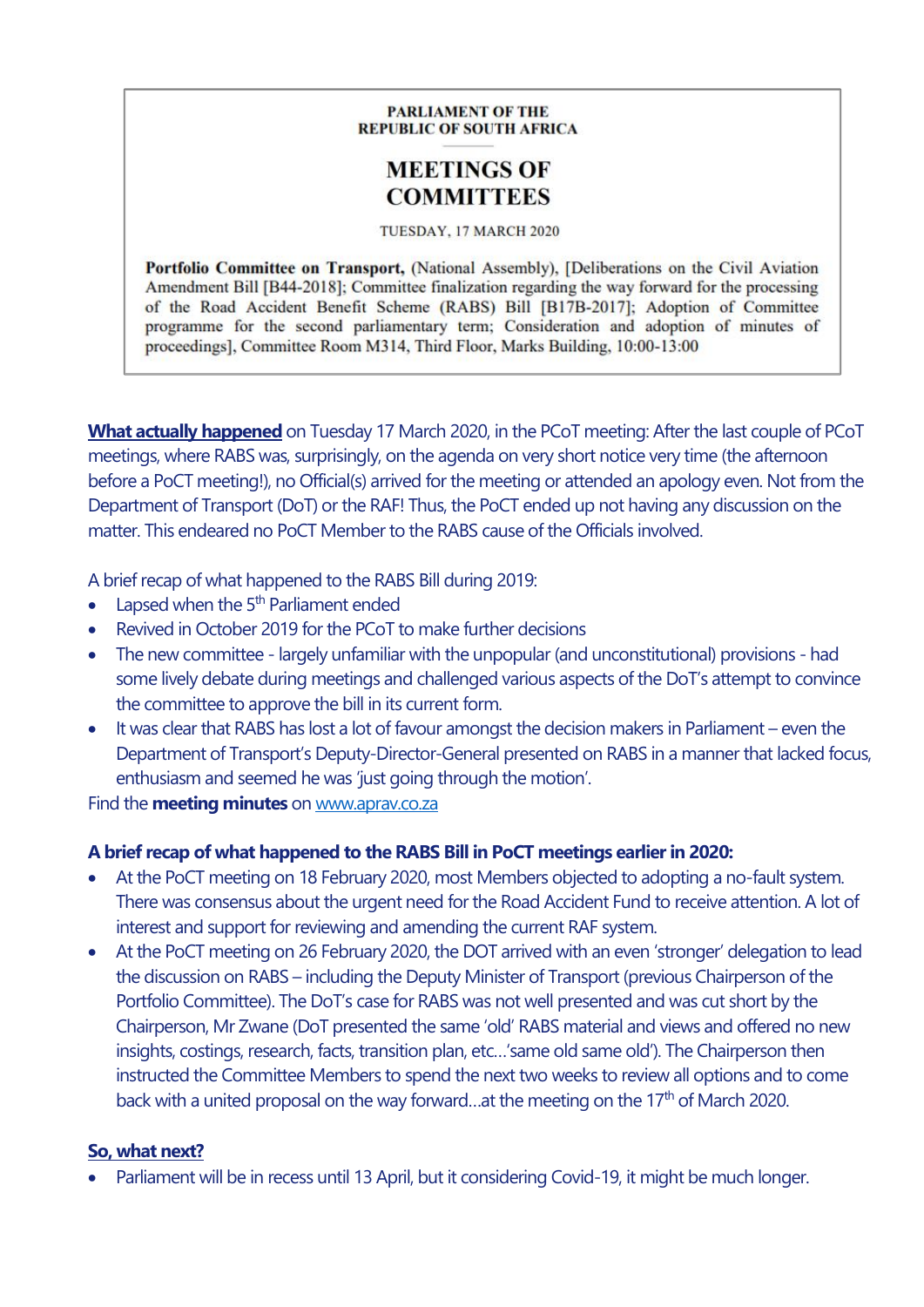- South Africa, for now, is on a 30-day 'social isolation'. BUT in the USA they expect the infections to "peak in 45 days" and in the UK the plan for an intensive "12 week" lockdown period…and SA is about 3-4 weeks behind the USA and UK 'curve' …it seems more logical that in SA this period will be anything between 08 – 16 weeks.
- RABS is there for 'going nowhere slowly', 6 years later. This despite Transport Minister Fikile Mbalula's desire to finalise and implement this proposed Bill 'with speed' to 'transform' the system of compensating road accident victims to 'no-fault-based' and with defined benefits.
- Our main focus remains, to assist to identify and plan for sensible and sustainable solutions to 'Rescue RAF', in conjunction with all Members of the PCoT, RAF leadership and key stakeholders. This all will have to wait until we all have worked together to 'defeat' the COVID-19 virus.

### Legislation: RABS Bill process stalls again

**Publish date:** 18 March 2020 **Issue Number:** 4899 **Diary:** Legalbrief Today

Whatever remains of the 2017 Road Accident Benefit Scheme Bill's passage through Parliament and the role of the National Assembly's Transport Committee in taking the process forward could not be discussed at yesterday's committee meeting in the absence of Department of Transport officials. This is noting that, although adopted by the previous Parliament's National Assembly Committee on Transport, the Bill's 'B' [version](http://pmg-assets.s3-website-eu-west-1.amazonaws.com/B17B-2017.pdf) was not considered by the House before it rose for last year's elections. It therefore lapsed but was revived in October and is now before a new committee largely unfamiliar with the nuances underpinning some of its key provisions, reports Pam Saxby for **Legalbrief Policy Watch**.

Against that backdrop – although not explicitly stated – input from suitably qualified departmental officials is apparently deemed pivotal to determining how best to proceed. This despite the committee having been briefed on the Bill last month. In addition, committee chair Mosebenzi Zwane wants all political parties represented on the committee to participate in the process of arriving at the necessary decision. Several were absent yesterday. This notwithstanding, according to a reliable source no substantive changes are likely to be made to the Bill – especially given Transport Minister Fikile Mbalula's [determination](https://www.transport.gov.za/documents/11623/126494/AppointmentBoardRaf_09Dec2019.pdf/3ed30994-17b1-4337-8cb6-c28c0d8a50a2) to 'move ahead with speed' in finalising and implementing the proposed new piece of legislation. As has been widely reported, its purpose is to 'transform' the approach to compensating road accident victims from 'fault-based' to 'no-fault-based' with a set of defined benefits.

In view of measures now in place to control the spread of Covid-19, Parliament is likely to be in recess for the foreseeable future.

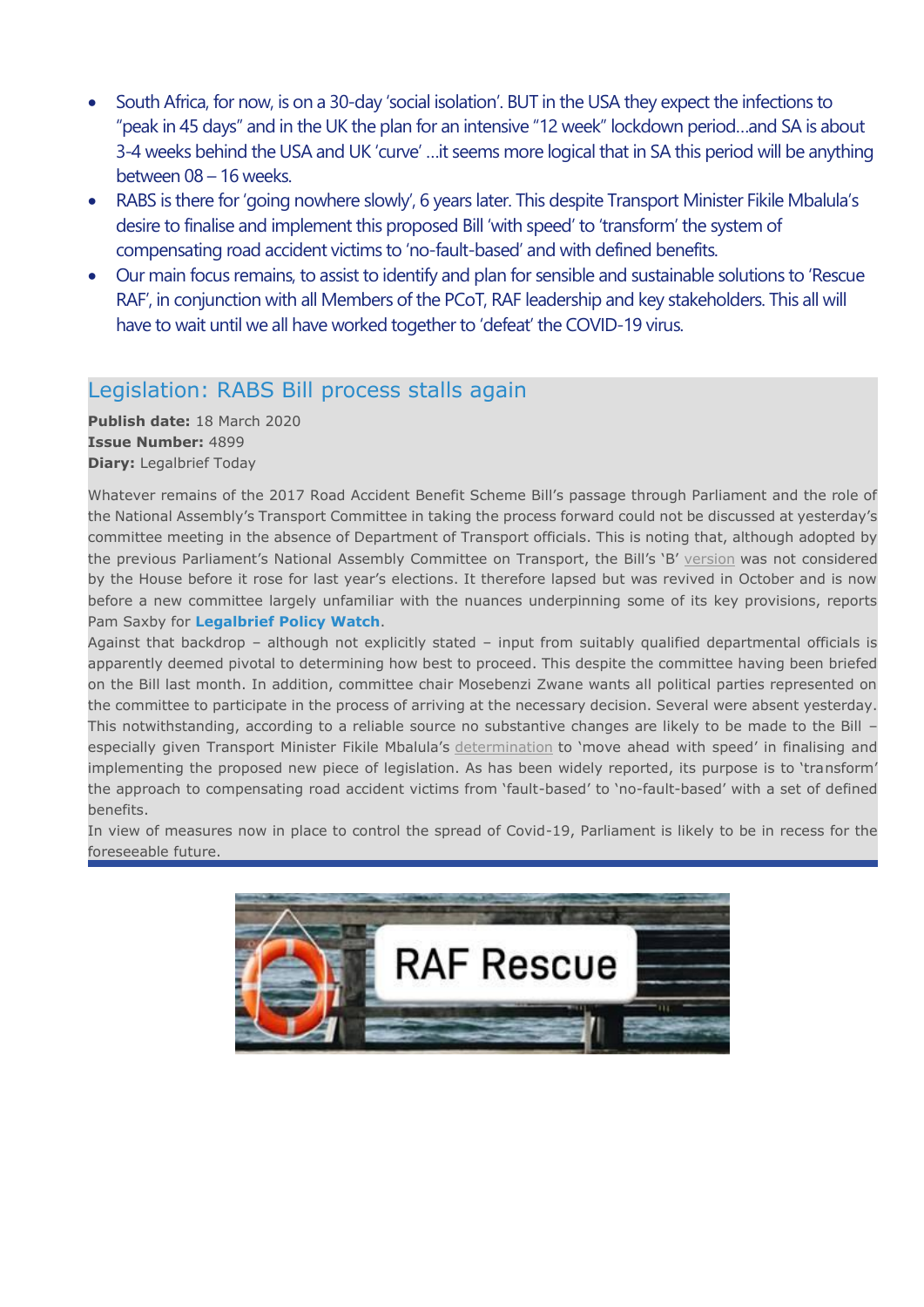As previously announced, APRAV has been facilitating RAF Rescue work sessions planned for all the provinces. We value and appreciate the enthusiastic participation from our stakeholders that attended the following sessions:



There was great representation from the whole spectrum of interested parties at all three the sessions. Well over a 100 attorneys, counsel, medical experts and other stakeholder joined to participate in discussions on finding solutions.

A special thank you to the following contributors that made the events possible:

- Pretoria Attorneys Association
- Johannesburg Attorneys Association & Webber Wentzel, Sandton
- Honey Attorneys, Bloemfontein

Unfortunately, due to the Corona Virus Pandemic, we've now had to cancel all further sessions, but we want to share some of the presentations and discussions that took place. Further Workshops will be rescheduled once we are able to.

#### **A reminder of why we embarked on this journey:**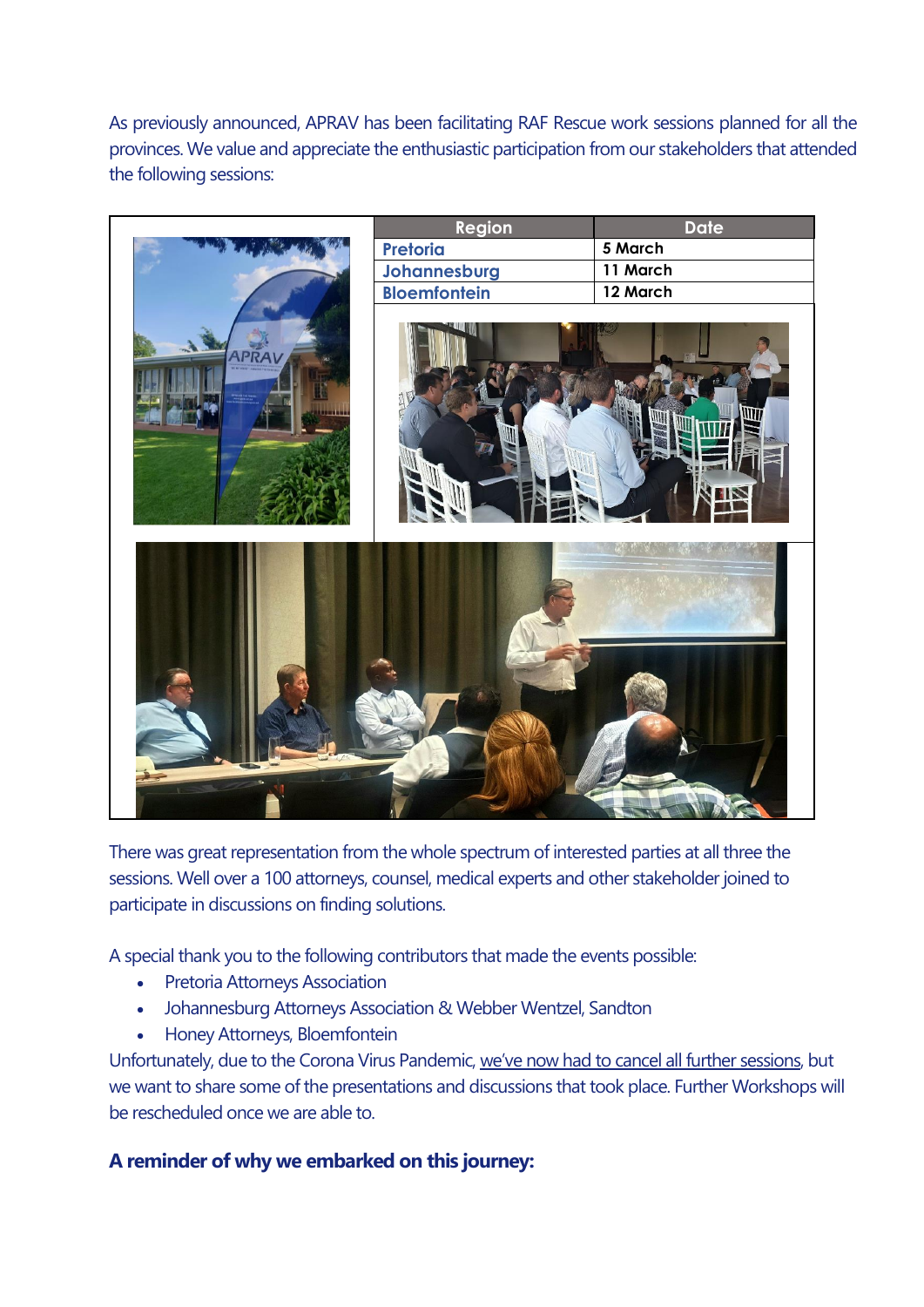- To create an opportunity for stakeholders to discuss the most appropriate solutions for the RAF.
- The ultimate outcome is a practical RAF 'Rescue plan' that will lay the foundation for a more sustainable system.
- A further outcome is to ensure coordination and alignment amongst stakeholders.
- Lastly, to give an update on the latest regarding the RABS Bill and RAF developments.

### Feedback from information sessions held in Pta, Jhb & Bfn

### The programme covered:

- 1. Setting the scene
- 2. The RABS Bill the latest from Parliament
- 3. RAF behind the scenes feedback
- 4. Discussion on possible solutions the RAF Rescue plan framework
- 5. The way forward and conclusion

## Setting the scene

APRAV has been fighting the RABS Bill for the past six years.

- While we are still keeping an eye on the RABS Bill, we are now primarily focussed on finding and proposing solutions on 'fixing the RAF'.
- The medico-legal field is a complex environment and in need of transformation.
- The Constitutional rights of 'Bodily Integrity' and a 'Safe Environment' (also on our roads) can never be compromised by any state agency, law or system (RAF).

We again thank everyone that regularly contribute financially or invest their time and expertise in APRAV's cause. This enabled APRAV to accomplish a major achievement that has never been done since 1994: All opposition parties aligning against the RABS by all by all walking out of Parliament, three times in one week; resulting in the RABS Bill lapsing. **To RABS now will be an uphill battle and it will not happen easily.**

### The RABS Bill – the latest from Parliament

Mr Ngoako Mohlaloga (Deputy Chairperson of APRAV) shared detail about the recent (2020) activities around the RABS Bill in parliament. APRAV attended two Portfolio Committee on Transport (PCoT) meetings recently. He explained that APRAV will continue to work in the 'corridors of Parliament', whether to resist the RABS Bill (in its current form) or advocating solutions to the current RAF system. He explained that there is consensus in the PCoT that the RABS Bill is no longer a viable solution to the RAF's challenges.

He explained that dialogue between all stakeholders is the only solution going forward and that even after all the legal applications, stakeholders will still have to discuss solutions going forward. He concluded that any changes to the RAF 'system' considered by the RAF leadership (Acting CEO), should be explained in detail and should happen in conjunction with a well thought through overall "RAF Rescue Plan' and that all stakeholders needs to be properly consulted and genuinely involved.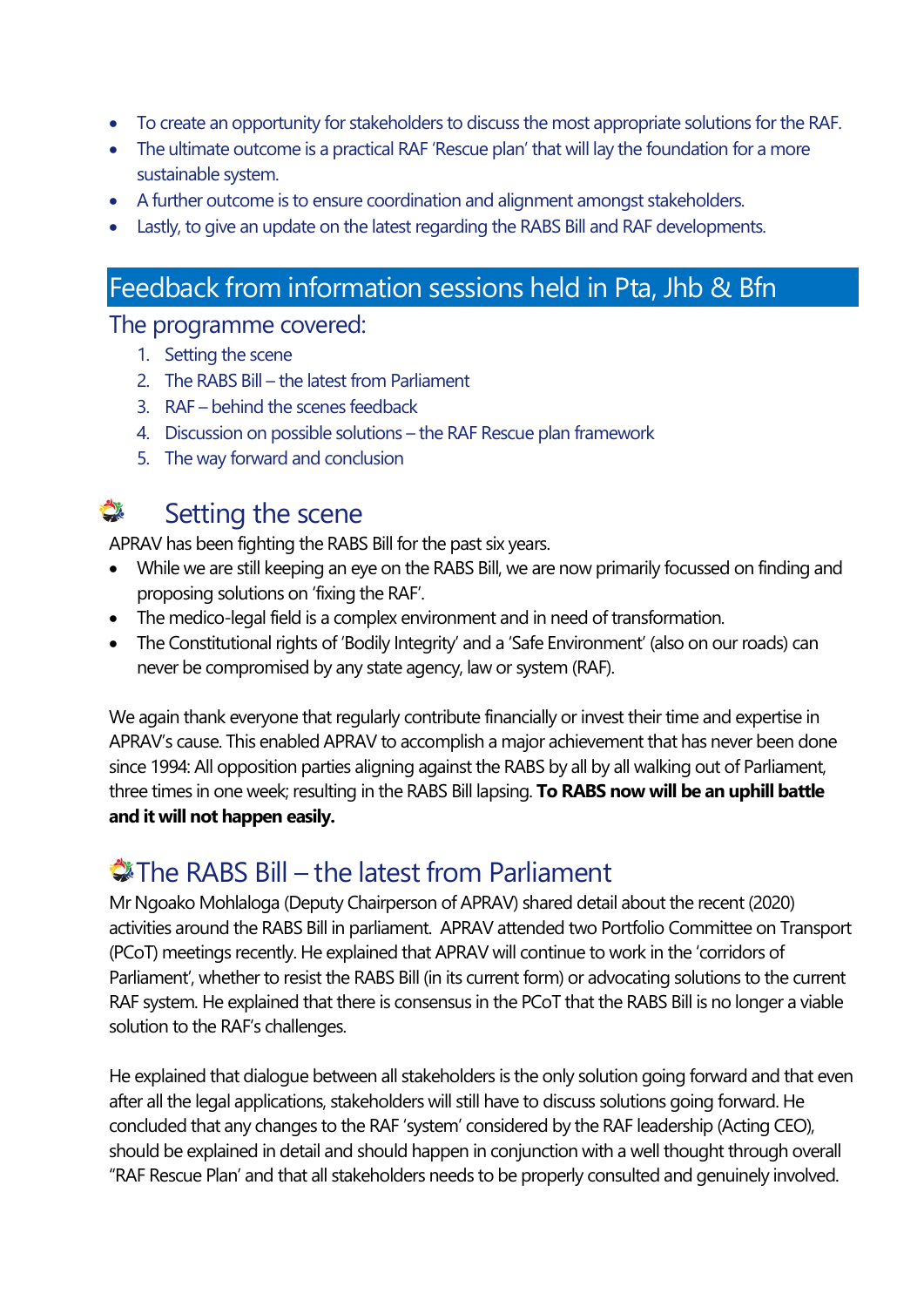# RAF – behind the scenes

The new RAF Board recently asked Prof Hennie Klopper (Head of APRAV's Solutions' Task Team) to advise them on key RAF/RABS matters. He explained that this has never happened (and that he has been seen by previous RAF Boards as 'enemy number one, due to his critical publications about the RAF's performance'). He commented that this is a very positive development, as to there is now at least a chance to influence the RAF's Board. He was able to share valuable information (factual and verifiable) at the February strategic session of the RAF board. He highlighted to the Board that the legislation never intended the system to 'dysfunction the way it currently does. One body cannot be Judge, Jury and Executioner.

Prof Klopper indicated that he was also able to provide the Acting CEO a 'wish list' of decisions and actions that will help the RAF to get out of the dire situation it currently finds itself in. Prof Klopper explained that, unfortunately, the RAF in 2002 decided to make litigation a tool for cashflow management and this added to the situation we currently find ourselves in. Getting to the point of settlement has been delayed as much as possible to prevent payments. The RAF currently owes more than 10 billion Rand for legal fees.

He added that prior to 2002, the culture in the RAF was to solve claims within six months. It was standard procedure to make an appointment with a claims-handler, have a meeting and progress from there. Claims handlers all had a legal background and landed in trouble if they were summonsed. Of the current 2 700 employees of the RAF, only 1 000 are graduates. He added that unless the leadership and management of the RAF has an intent, to settle claims, the current situation will not improve. Prof Klopper explained that the internal capacity of Claims Handlers will have to be increased, together with 'equipping' them with the necessary competencies.

He concluded that the intent of the RAF Act was and remains to get to a settlement.

# **Possible APRAV solutions**

Following a group discussion, the following comments in summary:

- The RAF was designed when there were only 1 million cars on our roads. There are now about 12 million.
- The current system was never designed to handle the current volume of road crash victims.
- It is therefore understandable that the need for a better system was recognised.
- However, the disastrous RABS Bill proposed has taught us what the solution should not look like.
- APRAV believes the current RAF system can be vastly improved to the point of a positive cash flow and ultimately even a saving on the fuel Levy.

There are many aspects to carefully consider. APRAV has a 'going in position' on discussing RAF solutions.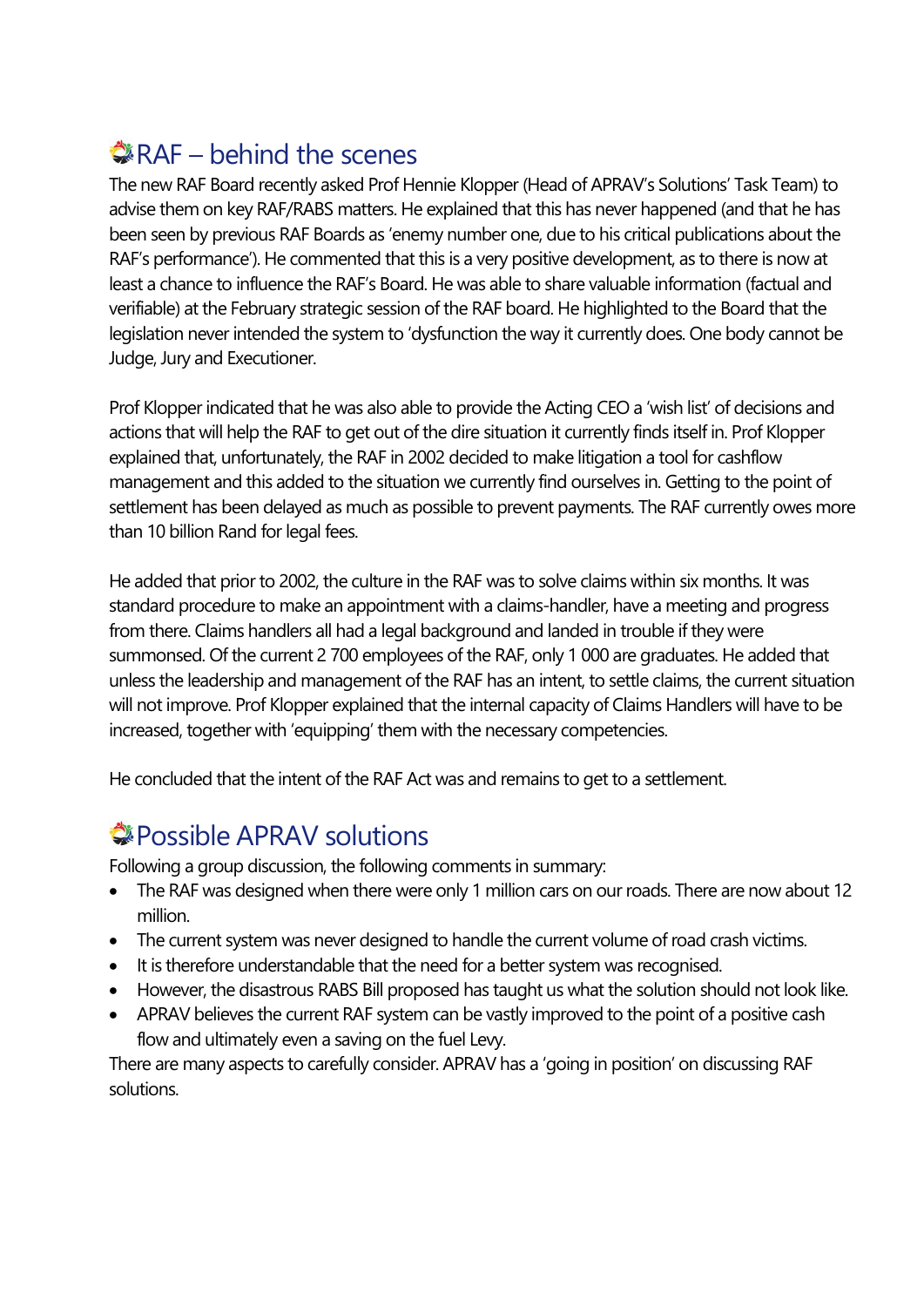

- It was explained what the intention behind the 12-point plan is the key focus on
	- o RAF budget saving (MTEF);
	- o Impact on the Fuel Levy; and
	- o Practical and implementable activities needed.
- The 'RAF Rescue Workshops' is the commencement of dialogue and coordination on a sensible and sustainable RAF Rescue process, involving all key stakeholders.
- Pieter de Bruyn from APRAV, explained that work sessions will be facilitated in all Provinces and that all key National organisations will be approached to get involved, i.e. the Orthopaedic Association of South Africa, the South African Medico Legal Association, SATACO and many others. APRAV will send formal letters to all these organisations.

# Possible mediation to support early settlement

Dr Herman Edeling, Neurosurgeon and SAMLA Director, shared information about **mediation** at the work session held in Johannesburg. He reported that in late-2019, SAMLA wrote to the Acting CEO of the RAF and made the following recommendations:

- 1. Get the behaviour of the RAF staff and panel attorneys in line with the letter and spirit of the RAF Act – to investigate claims properly and to conclude settlements swiftly.
- 2. Train Claims Handlers.

Dr Edeling explained that if a settlement between the RAF and a plaintiff attorney cannot be reached, such matters could be referred for mediation. This is a specialist function that requires professional and ethical training that is not traditionally offered at any tertiary training institution.

Dr Edeling recommends an official register; proper mediation training; and a code of conduct for experts – this will ensure adherence to approved national standards. The sanction for non-adherence will be removal from the register. He added that the concept of a peer review system is also being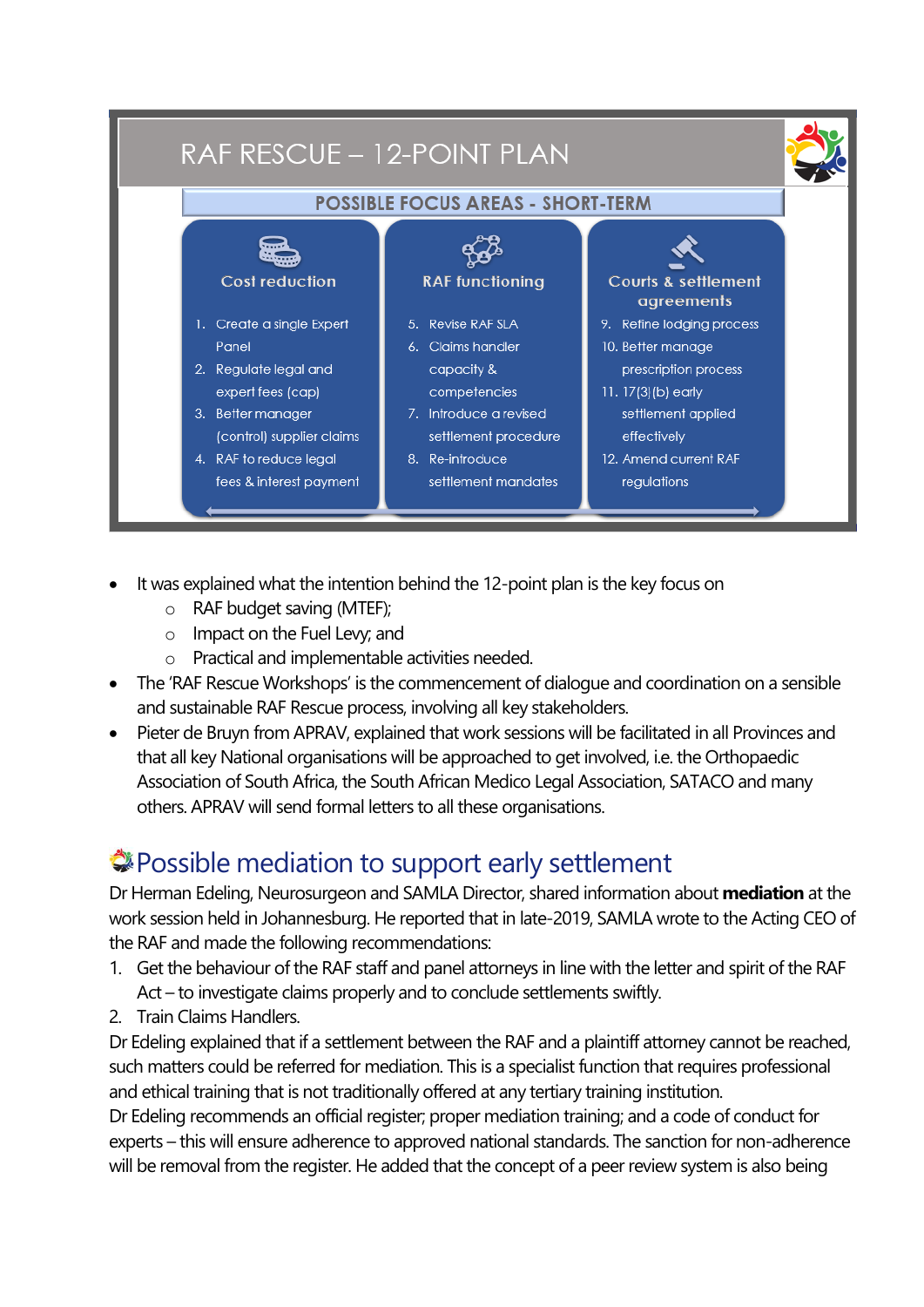considered. He concluded to explain that SAMLA has offered the Acting CEO of the RAF a pilot project to test the efficiency mediation, as a possible mechanism to speed up settlements. A pilot study of one hundred 'claims' is planned for the next few weeks.

# **The way forward**

The session all agreed that:

- The RAF is in 'ICU and on life support'.
- Unless all stakeholders align, 'this patient will die'.
- It cannot be business-as-usual.
- Some basics need urgent fixing.
- The political will to drive RABS has largely fizzled out.
- Changes to the RAF Act and Regulations seems the only workable solution.

The PCoT will have to insist that any changes to the RAF Act and Regulations, be referred for consultation and thorough consideration of its implications. The PCoT has the ultimate constitutional duty of oversight and neither the Acting CEO nor the DoT can and should be allowed to make decisions, with such massive implications for the public, in isolation. APRAV cautioned that 'we have to guard that changes to the RAF system is not simply RABS in disguise'.

# **Conclusion**

APRAV warned against a false sense of security on the RABS Bill. It was explained that the ailing RAF systems poses an even bigger risk – if not 'fixed very quickly'! There will have to be some compromises amongst all the stakeholders - there will have to be short term 'losses' for long term sustainability.

**APRAV's view on all these matters is to ask the question – 'What is the impact on the right of road crash victims?' This remains our primary focus.**

**When we have more clarity on the impact and duration of the Covid-19 crisis, we will announce dates for RAF Solutions workshops. Following the general Provincial Workshops (Pretoria, Johannesburg and Bloemfontein), specific task teams will be established to focus on a specific proposed solution. It will involve** all key stakeholders for that specific proposal.

#### Links to informative articles written by Prof Klopper

- <https://www.aprav.co.za/2019/03/04/is-the-road-accident-funds-litigation-in-urgent-need-of-review/>
- [https://www.aprav.co.za/wp-content/uploads/2019/03/Prof-Klopper-article-RABS-Good-Bad-Ugly-cover](https://www.aprav.co.za/wp-content/uploads/2019/03/Prof-Klopper-article-RABS-Good-Bad-Ugly-cover-and-content-in-one-pdf.pdf)[and-content-in-one-pdf.pdf](https://www.aprav.co.za/wp-content/uploads/2019/03/Prof-Klopper-article-RABS-Good-Bad-Ugly-cover-and-content-in-one-pdf.pdf)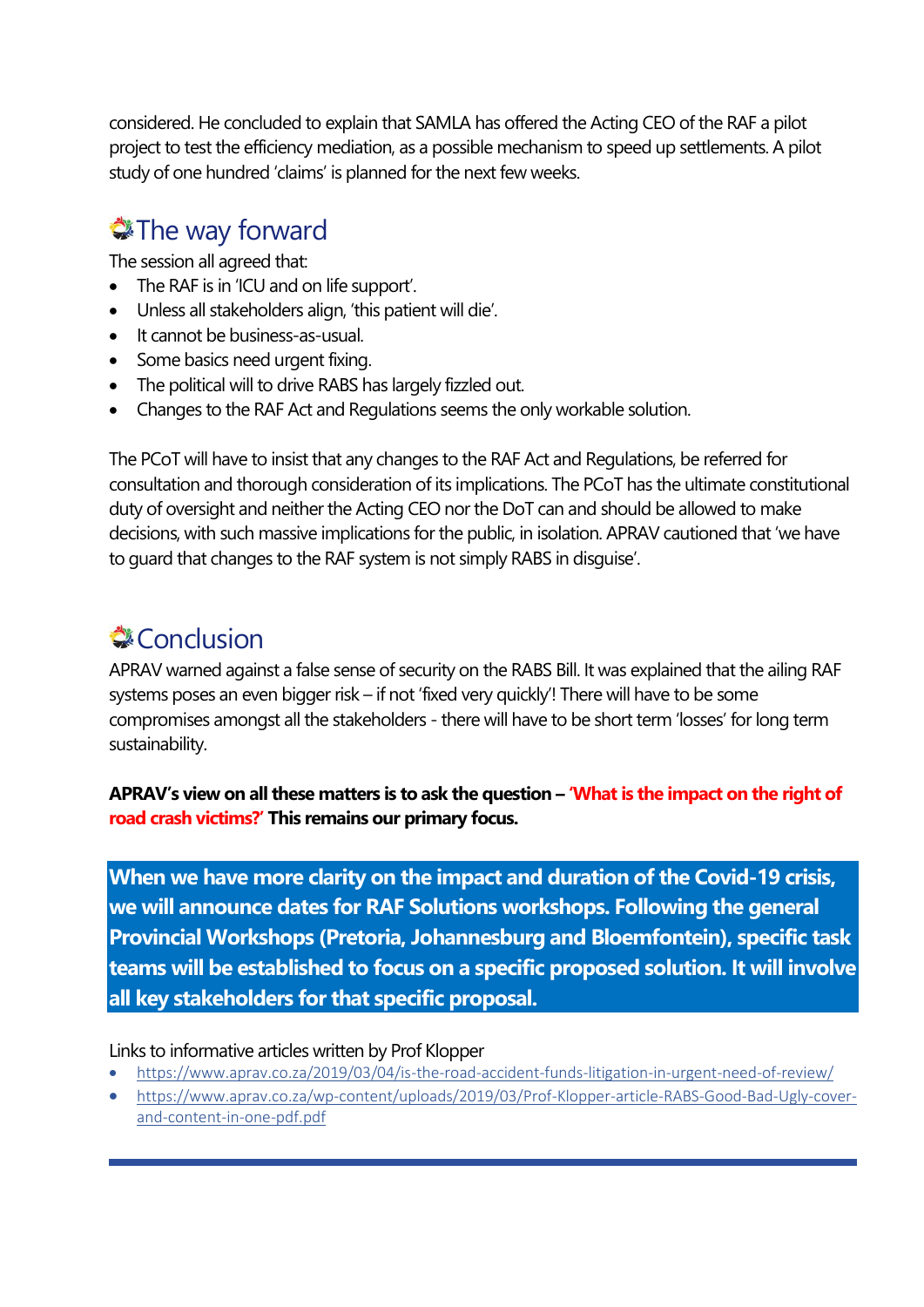

#### **COURT ACTION FOLLOWING DECISION BY THE RAF – NOT TO CONTINUE WITH THE SERVICES OF PANEL ATTORNEYS**

The RAF notified all RAF Panel Attorneys, on 18 and 20 February 2020, to "hand over" all RAF related files in their possession. This decision was a total shock, although first raised in November 2019 already, to all in the field of 3rd party law and especially the hundred-and-one legal firms involved with this work. Further, there must be a few thousand RAF related cases before the courts in South Africa that may be affected by this decision. A few thousand legal professionals, an army of administrative and other support staff, earn their daily living in this field of work. Then it is easy to understand that this decision will not merely be accepted by those affected.

Despite the initial shock and accompanying disbelief that the RAF will indeed forge ahead to implement this decision, that is in fact what has transpired the past weeks. The RAF has actively pursued the implementation of this decision and it became clear that they are fixed on eliminating a panel of attorneys as service providers in their execution of their mandates in the RAF Act. This is clearly demonstrated by letters dated 17 March 2020, informing those firms who did not comply with this decision, in terms of an agreement reached earlier with the RAF, that they are in breach of the agreement.

On face value this seems to be a mere contractual dispute between the RAF and service providers. Unfortunately, this matter is far more complicated than meets the eye. Caught up in this turn of events are the years-long fights against the RABS Bill, to replace the RAF Act, the overburdened High Courts with RAF matters – and that less than 01% eventually goes on trial, the burgeoning legal bill of the RAF – which was mainly self-engineered by the RAF's previous leadership (but surely not assisted by the RAF Panel Attorney's own doing – there are stacks of scathing negative High Court Judge findings to demonstrate this well), etc.

Whatever ones view on the current situation is, what remains APRAV's key focus is:

- Protect the constitutional rights of road users/road crash victims
- Resist the RABS Bill in parliament, until it complies with the Constitution, is properly researched, is in the interest of the public, etc.
- Informs the public of their rights in this regard.
- Try and constructively contribute to the sustainable improvement of the RAF to ensure the protection of the public's rights, via the RAF Act; and
- Try and meaningfully play a national role to align and coordinate the above.

What the outcome of the current three applications, against the RAF's decision to no longer use the services of a Panel of Attorneys, will be is not clear. There may be a short-term reprieve for these firms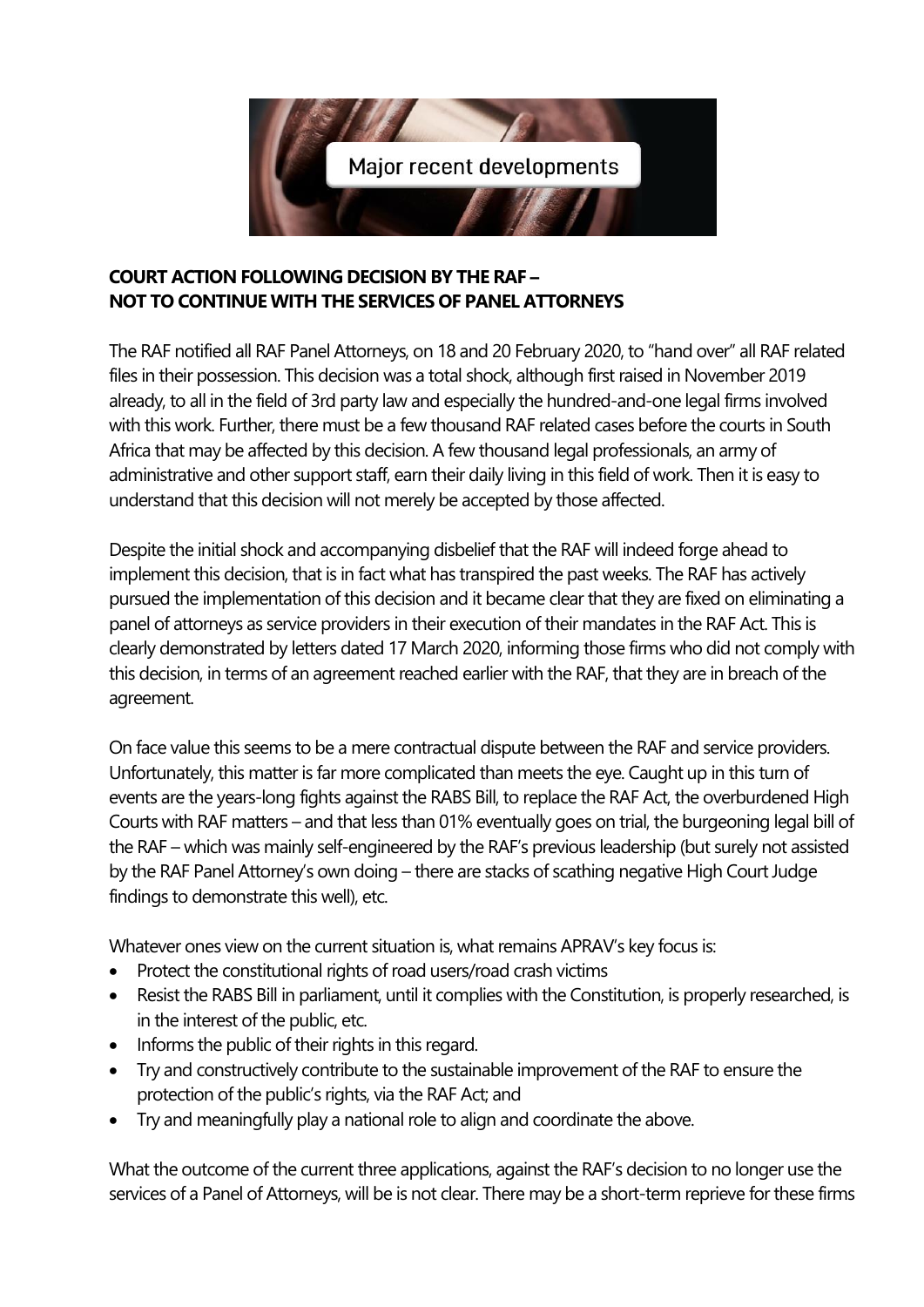but likely no more than that. It remains any State Agency's prerogative who they use as a service provider and that is at the heart of what is happening here. APRAV's position is very clear – all we do must be in the interest to balance the interest of the public of South Africa, with the realities of South Africa. In this there must be change in the RAF. Claims must take much quicker to settle, claims must cost less to finalise, more funds should end up in the pocket of the claimant, etc. BUT the Common Law must be protected and individual's right to legal representation, access to the courts and to receive proper medical treatment and input from relevant medical experts, MUST also be protected.

We appeal to all the stakeholders and urge them to resolve this matter in a manner that will not pose any risk to the claimants and victims of road crashes. We also appeal to the RAF to properly communicate it's plans and make sure that they secure the support of all the all stakeholders. In this regard, it is important to note that there are claimants and victims who have been waiting for many years to have their matters heard in court. It is thus important that RAF clarify how they will resolve these matters after May 2020.

In two of the applications against the RAF's decision explained above, interim relief is also sought, and these portions are serving before the North Gauteng High Court this week. The LSSA and BLA were allowed to join as amicus curiae. Judgement on the interim relief may be given as soon as next week. Many issues remain uncertain, i.e. will all 3 main review applications be consolidated to be heard together, will the court acknowledge the urgency argued etc. One thing is sure, once all legal battles in court are done, the RAF still needs an urgent review, the rights of the public must still be protected and all stakeholders must then engage in dialogue to make this work - there is no other way.

The first Judgment on these applications was expected on Friday 27 March, but the national lockdown may affect this too.



We encourage you to follow and participate in the robust and interesting debates that take place on our social media platforms. We need a diversity of opinions to optimise the opportunities that social media offers.

[Join our Facebook community](https://us20.mailchimp.com/mctx/clicks?url=https%3A%2F%2Fweb.facebook.com%2Faprav.live%2F&h=365826dac1adfceb397e2741c2042ae5ed29e4348f2fc474227e2ae02827a750&v=1&xid=2235bf26e1&uid=110013942&pool=&subject=)